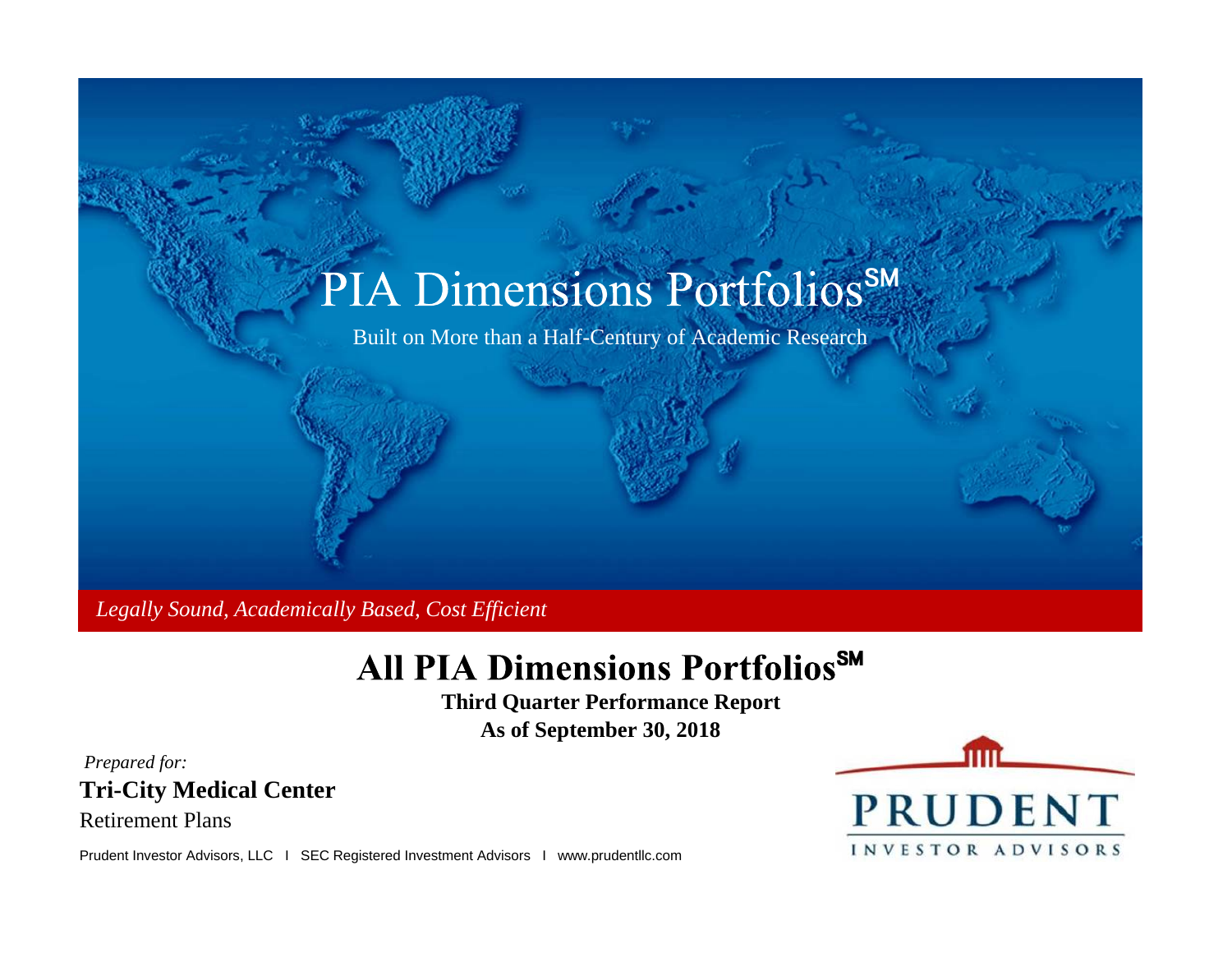# **Periodic Performance**

By 09/2018; Default Currency: USD

|                                | <b>YTD</b> | l Month | 3 Months | 6 Months | 1 Year | 3 Years | 5 Years | 10 Years | Report<br>Date<br>Range:<br>07/2001 to<br>09/2018 | Since<br>Inception | Std Dev<br>Since<br>Inception | Inception<br>Date | Currency   |
|--------------------------------|------------|---------|----------|----------|--------|---------|---------|----------|---------------------------------------------------|--------------------|-------------------------------|-------------------|------------|
| PIA Dimensions 100/0 Portfolio | 2.77       | $-0.61$ | 3.37     | 3.85     | 8.94   | 13.38   | 8.80    | 9.18     | 8.45                                              | 7.86               | 15.95                         | 1998              | USD        |
| PIA Dimensions 80/20 Portfolio | 2.26       | $-0.56$ | 2.73     | 3.20     | 7.17   | 10.81   | 7.32    | 8.01     | 7.58                                              | 7.15               | 12.43                         | 1998              | <b>USD</b> |
| PIA Dimensions 60/40 Portfolio | 1.75       | $-0.50$ | 2.10     | 2.55     | 5.39   | 8.25    | 5.80    | 6.70     | 6.56                                              | 6.32               | 9.13                          | 1998              | USD        |
| PIA Dimensions 40/60 Portfolio | 1.24       | $-0.45$ | .46      | 1.90     | 3.61   | 5.71    | 4.23    | 5.27     | 5.39                                              | 5.35               | 6.02                          | 1998              | USD        |
| PIA Dimensions 20/80 Portfolio | 0.73       | $-0.39$ | 0.83     | 1.25     | .82    | 3.17    | 2.62    | 3.73     | 4.09                                              | 4.26               | 3.22                          | 1998              | USD        |

### **See Standardized Performance Data & Disclosures.**

Performance for periods greater than one year are annualized unless marked with an asterisk (\*). Selection of funds, indices and time periods presented chosen by client's advisor. Indices are not available for direct investment and performance does not reflect expenses of an actual portfolio. Past performance is not a guarantee of future results.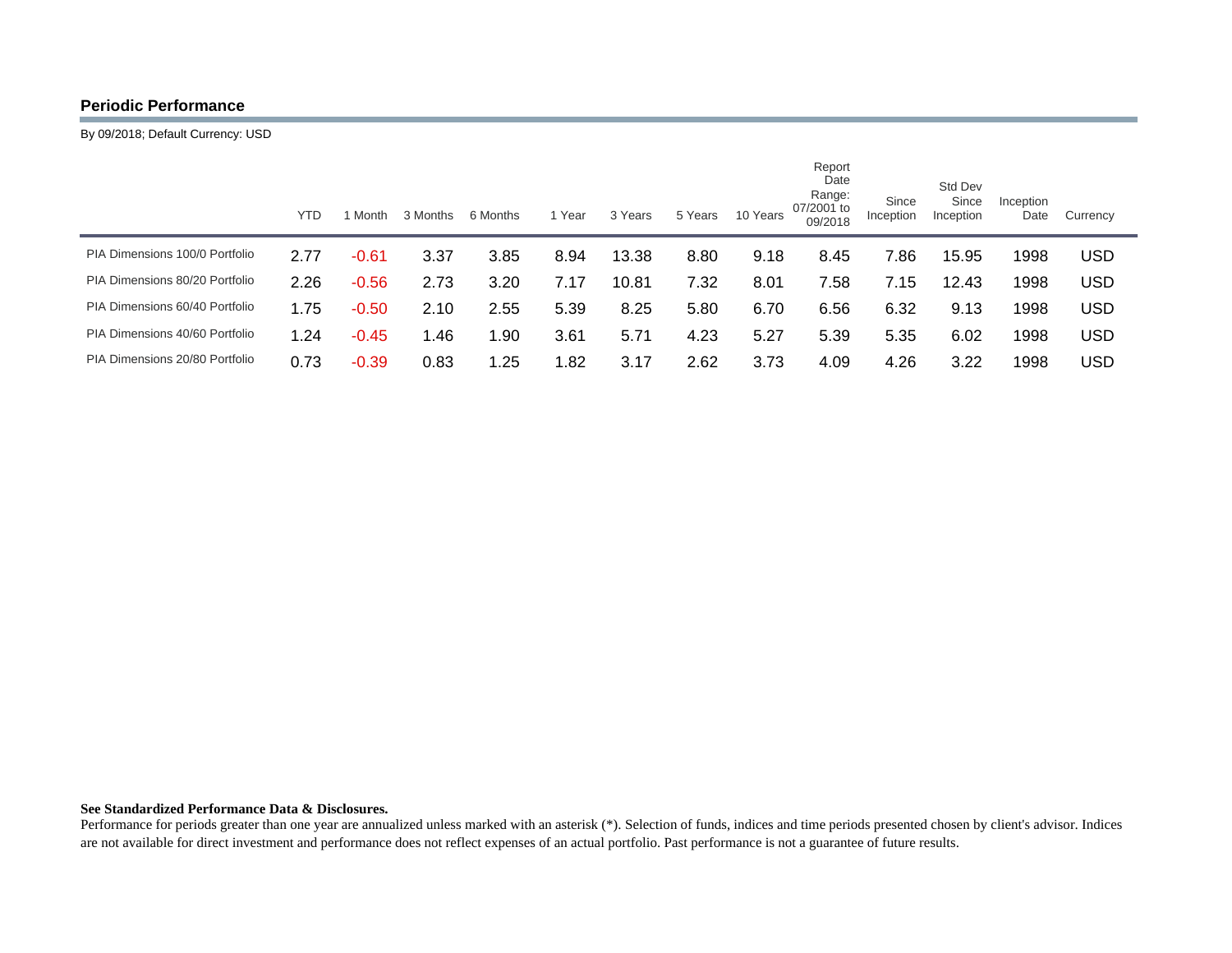# **Performance**

Annual: 10/2001 - 09/2018; Default Currency: USD

|                                | <b>Annualized Return</b><br>(% ) | Total Return (%) | Growth of Wealth | Annualized Standard<br>Deviation* (%) | Average Return (%) | <b>Standard Deviation</b><br>(% ) | Currency |
|--------------------------------|----------------------------------|------------------|------------------|---------------------------------------|--------------------|-----------------------------------|----------|
| PIA Dimensions 100/0 Portfolio | 9.61                             | 376.00           | 4.76             | 15.18                                 | 10.68              | 15.18                             | USD      |
| PIA Dimensions 80/20 Portfolio | 8.46                             | 297.81           | 3.98             | 11.89                                 | 9.12               | 11.89                             | USD      |
| PIA Dimensions 60/40 Portfolio | 7.18                             | 224.88           | 3.25             | 8.76                                  | 7.53               | 8.76                              | USD      |
| PIA Dimensions 40/60 Portfolio | 5.75                             | 158.77           | 2.59             | 5.77                                  | 5.91               | 5.77                              | USD      |
| PIA Dimensions 20/80 Portfolio | 4.20                             | 101.18           | 2.01             | 3.13                                  | 4.24               | 3.13                              | USD      |

\*Annualized number is presented as an approximation by multiplying the monthly or quarterly number by the square root of the number of periods in a year. Please note that the number computed from annual data may differ materially from this estimate.

## **See Standardized Performance Data & Disclosures.**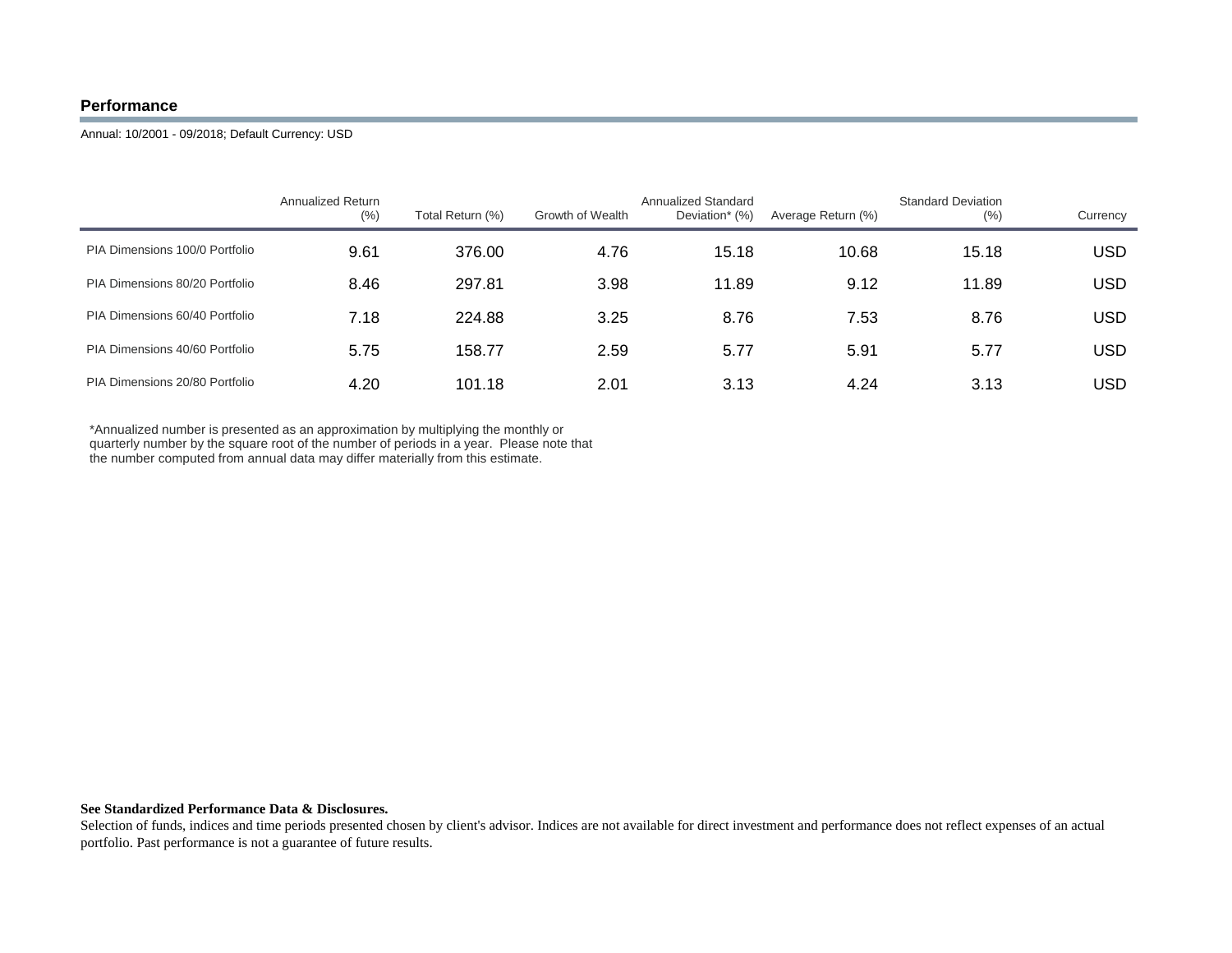# **Returns Chart**





## **See Standardized Performance Data & Disclosures.**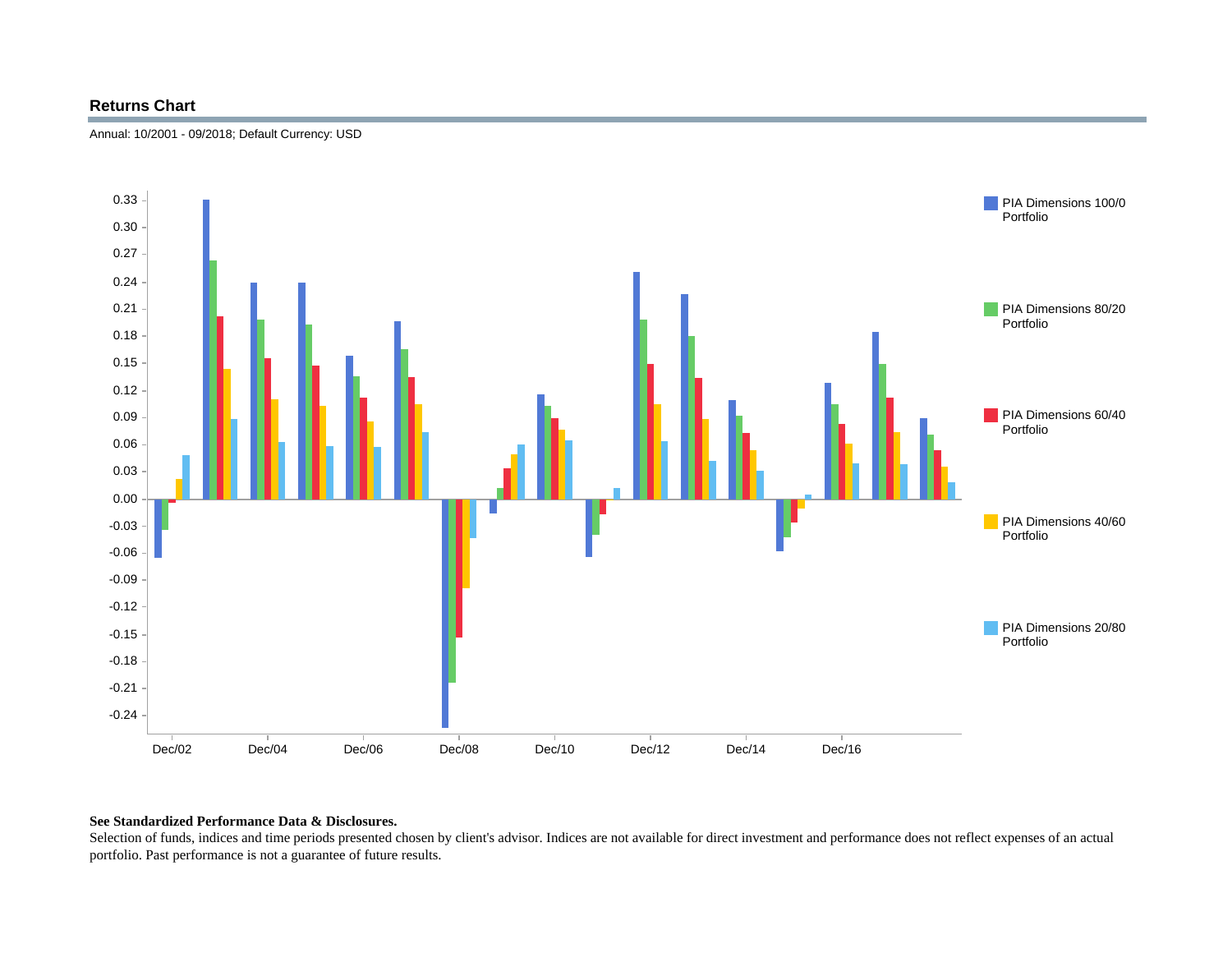# **Periodic Returns**

Annual: 10/2001 - 09/2018; Default Currency: USD

|         | <b>PIA</b><br><b>Dimensions</b><br>100/0<br>Portfolio % | <b>PIA</b><br><b>Dimensions</b><br>80/20 | <b>PIA</b><br>60/40 | <b>PIA</b><br>Dimensions Dimensions<br>40/60<br>Portfolio % Portfolio % Portfolio % | <b>PIA</b><br><b>Dimensions</b><br>20/80<br>Portfolio % |  |
|---------|---------------------------------------------------------|------------------------------------------|---------------------|-------------------------------------------------------------------------------------|---------------------------------------------------------|--|
| 09/2002 | $-6.58$                                                 | $-3.42$                                  | $-0.46$             | 2.28                                                                                | 4.85                                                    |  |
| 09/2003 | 33.08                                                   | 26.40                                    | 20.19               | 14.34                                                                               | 8.82                                                    |  |
| 09/2004 | 23.95                                                   | 19.87                                    | 15.59               | 11.05                                                                               | 6.26                                                    |  |
| 09/2005 | 23.98                                                   | 19.35                                    | 14.78               | 10.29                                                                               | 5.86                                                    |  |
| 09/2006 | 15.83                                                   | 13.59                                    | 11.17               | 8.55                                                                                | 5.73                                                    |  |
| 09/2007 | 19.63                                                   | 16.56                                    | 13.53               | 10.47                                                                               | 7.44                                                    |  |
| 09/2008 | $-25.30$                                                | $-20.37$                                 | $-15.25$            | -9.88                                                                               | $-4.30$                                                 |  |
| 09/2009 | $-1.56$                                                 | 1.25                                     | 3.41                | 4.97                                                                                | 5.96                                                    |  |
| 09/2010 | 11.59                                                   | 10.28                                    | 8.99                | 7.72                                                                                | 6.48                                                    |  |
| 09/2011 | $-6.39$                                                 | $-3.89$                                  | $-1.77$             | $-0.05$                                                                             | 1.24                                                    |  |
| 09/2012 | 25.16                                                   | 19.82                                    | 14.97               | 10.52                                                                               | 6.43                                                    |  |
| 09/2013 | 22.67                                                   | 18.03                                    | 13.41               | 8.81                                                                                | 4.23                                                    |  |
| 09/2014 | 10.95                                                   | 9.18                                     | 7.29                | 5.30                                                                                | 3.18                                                    |  |
| 09/2015 | $-5.74$                                                 | $-4.17$                                  | $-2.62$             | $-1.10$                                                                             | 0.41                                                    |  |
| 09/2016 | 12.90                                                   | 10.55                                    | 8.28                | 6.08                                                                                | 3.94                                                    |  |
| 09/2017 | 18.52                                                   | 14.85                                    | 11.16               | 7.47                                                                                | 3.77                                                    |  |
| 09/2018 | 8.94                                                    | 7.17                                     | 5.39                | 3.61                                                                                | 1.82                                                    |  |

### **See Standardized Performance Data & Disclosures.**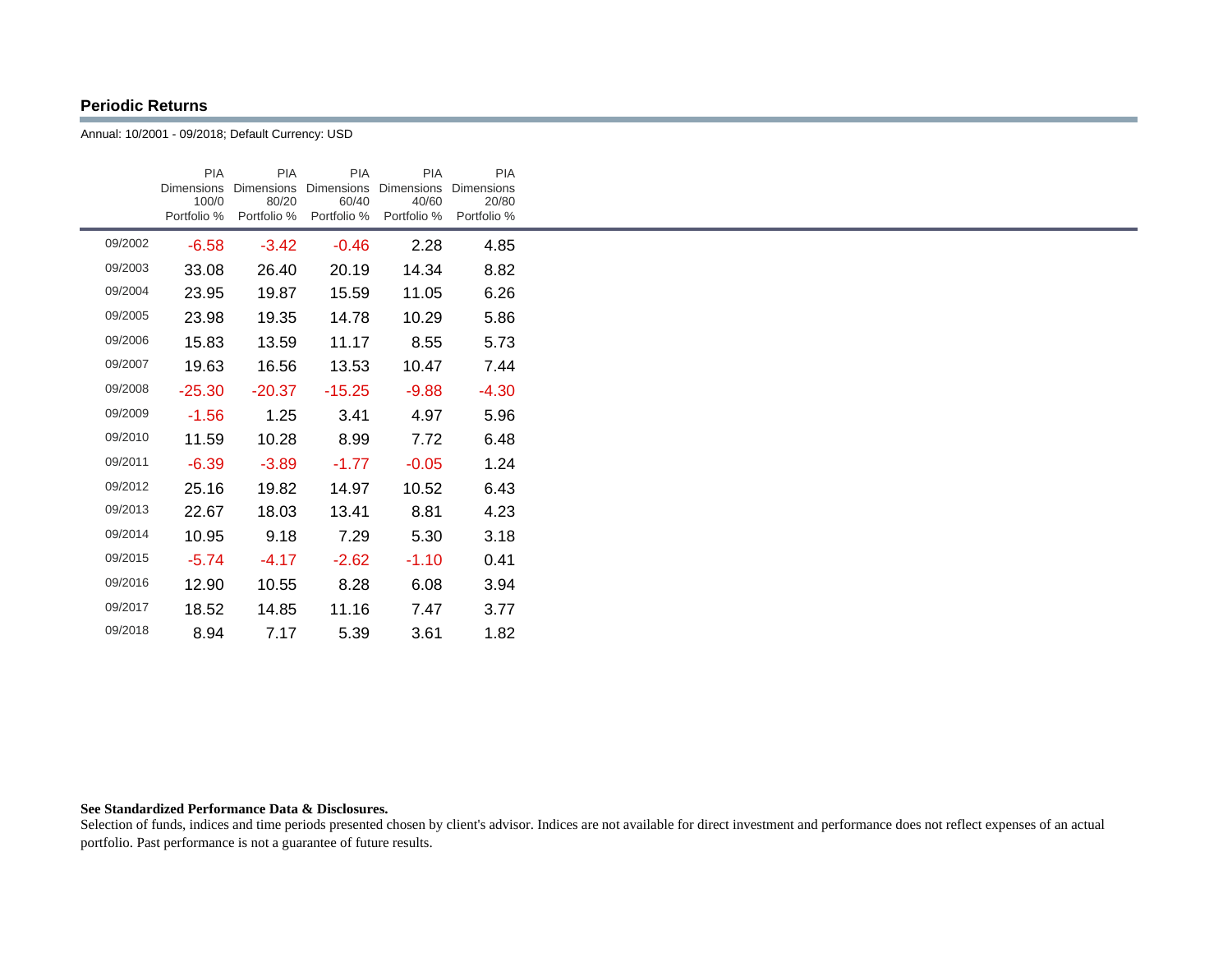# **Growth of Wealth**

Monthly: 07/2001 - 09/2018; Default Currency: USD



## **See Standardized Performance Data & Disclosures.**

Selection of funds, indices and time periods presented chosen by client's advisor. Indices are not available for direct investment and performance does not reflect expenses of an actual portfolio. Past performance is not a guarantee of future results. Graph represents a hypothetical investment of \$1. Performance includes reinvestment of dividends and capital gains.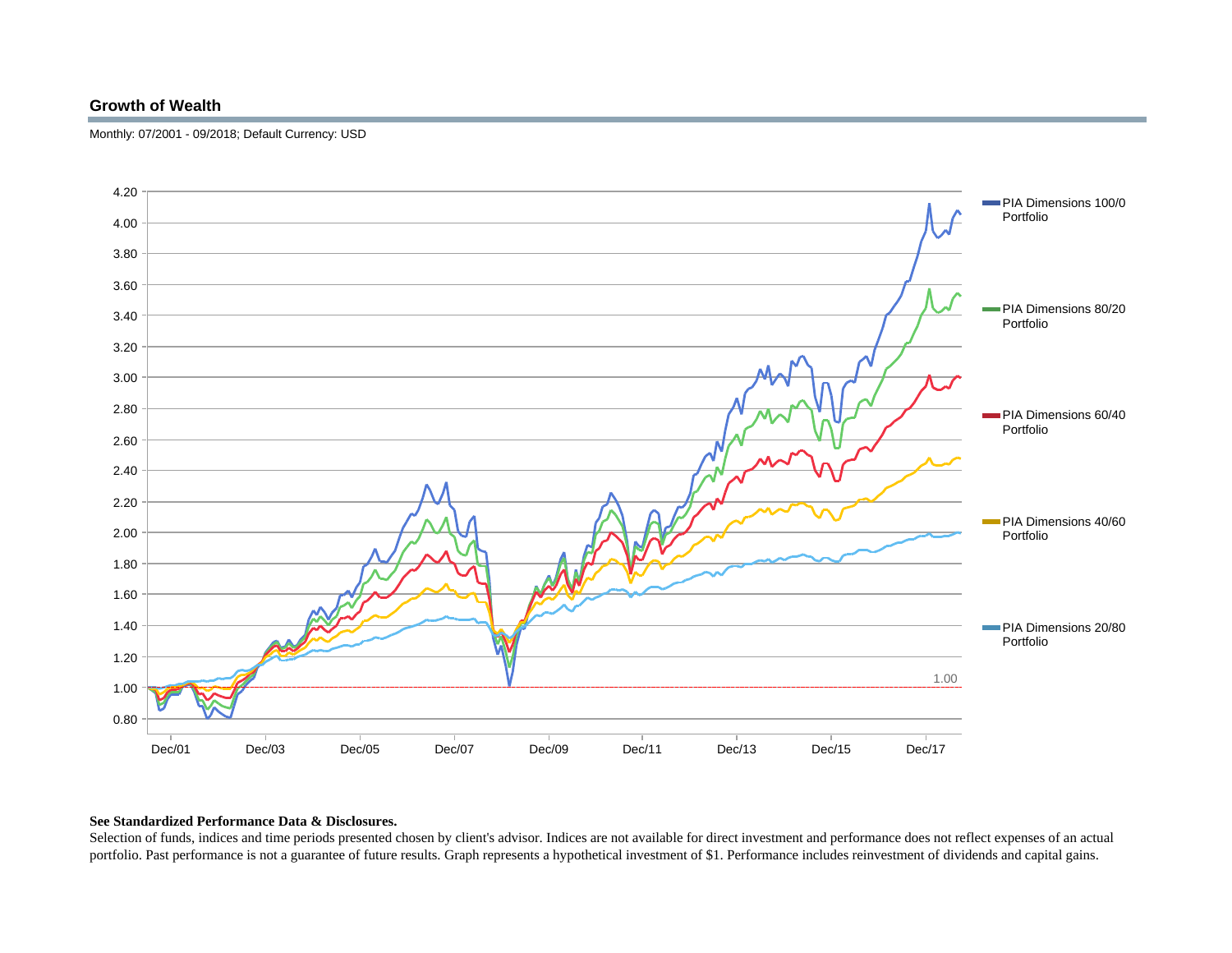# **Return-Standard Deviation Chart**

Annual: 10/2001 - 09/2018; Default Currency: USD



## **See Standardized Performance Data & Disclosures.**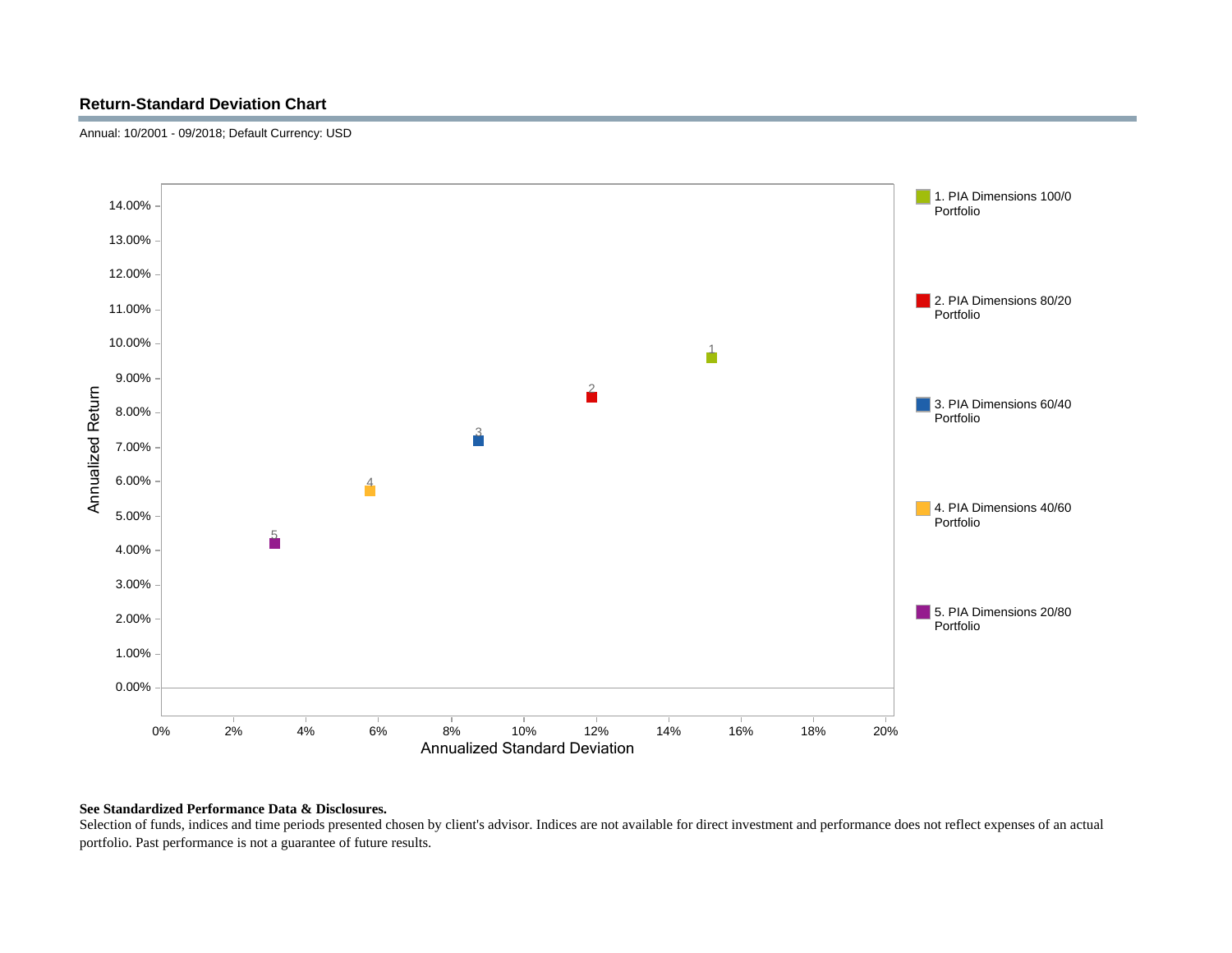# **Up and Down Periods: PIA Dimensions 100/0 Portfolio**

Quarterly: 07/2001 - 09/2018; Default Currency: USD

## Summary Statistics: All Dates

|                                | No. of Periods | Annualized<br>Compound<br>Return | Average Return | Standard<br>Deviation | Correlation (R) |  |
|--------------------------------|----------------|----------------------------------|----------------|-----------------------|-----------------|--|
| PIA Dimensions 100/0 Portfolio | 69             | 8.45%                            | 2.46%          | 9.05%                 | 1.00            |  |
| PIA Dimensions 80/20 Portfolio | 69             | 7.58%                            | 2.09%          | 7.04%                 | 1.00            |  |
| PIA Dimensions 60/40 Portfolio | 69             | 6.56%                            | 1.73%          | 5.14%                 | 0.99            |  |
| PIA Dimensions 40/60 Portfolio | 69             | 5.39%                            | 1.38%          | 3.34%                 | 0.98            |  |
| PIA Dimensions 20/80 Portfolio | 69             | 4.09%                            | 1.02%          | 1.71%                 | 0.85            |  |

# Summary Statistics: PIA Dimensions 100/0 Portfolio: Up

|                                | No. of Periods | Annualized<br>Compound<br>Return | Average Return | Standard<br>Deviation | Correlation (R) |  |
|--------------------------------|----------------|----------------------------------|----------------|-----------------------|-----------------|--|
| PIA Dimensions 100/0 Portfolio | 49             | 29.32%                           | $6.77\%$       | 5.54%                 | 1.00            |  |
| PIA Dimensions 80/20 Portfolio | 49             | 23.33%                           | 5.46%          | 4.30%                 | 1.00            |  |
| PIA Dimensions 60/40 Portfolio | 49             | 17.64%                           | 4.19%          | 3.21%                 | 0.98            |  |
| PIA Dimensions 40/60 Portfolio | 49             | 12.19%                           | 2.94%          | 2.23%                 | 0.95            |  |
| PIA Dimensions 20/80 Portfolio | 49             | 6.93%                            | 1.70%          | 1.41%                 | 0.81            |  |

# Summary Statistics: PIA Dimensions 100/0 Portfolio: Down

|                                | No. of Periods | Annualized<br>Compound<br>Return | Average Return | Standard<br>Deviation | Correlation (R) |  |
|--------------------------------|----------------|----------------------------------|----------------|-----------------------|-----------------|--|
| PIA Dimensions 100/0 Portfolio | 20             | $-29.55\%$                       | $-8.11\%$      | 7.06%                 | 1.00            |  |
| PIA Dimensions 80/20 Portfolio | 20             | $-23.03\%$                       | $-6.18\%$      | 5.41%                 | 1.00            |  |
| PIA Dimensions 60/40 Portfolio | 20             | $-16.38\%$                       | $-4.30\%$      | 3.84%                 | 0.99            |  |

## **See Standardized Performance Data & Disclosures.**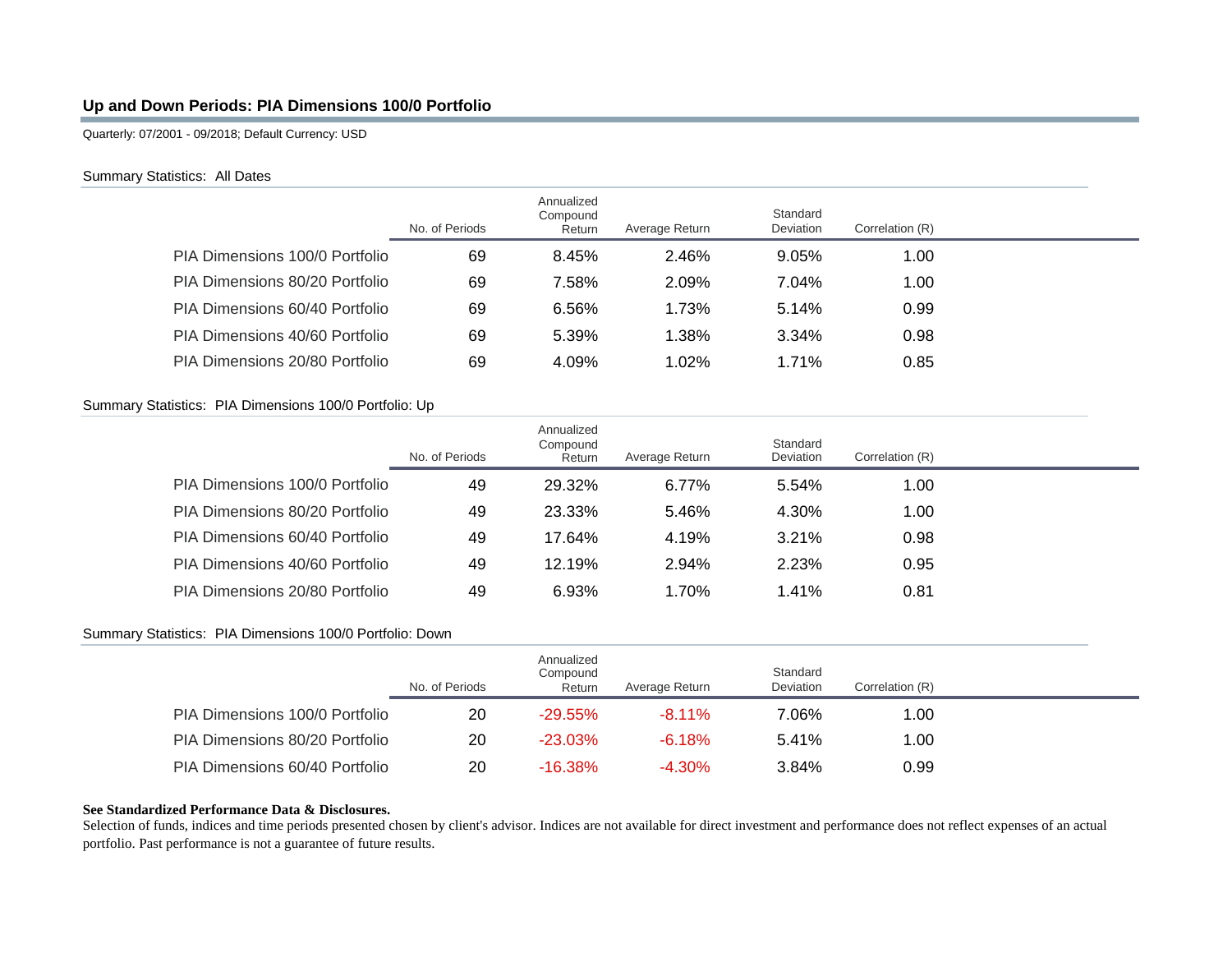# **Up and Down Periods: PIA Dimensions 100/0 Portfolio**

| 20                                                                                                                      | $-9.57\%$ | $-2.46\%$ | 2.36% | 0.95 |
|-------------------------------------------------------------------------------------------------------------------------|-----------|-----------|-------|------|
| 20                                                                                                                      | $-2.56\%$ | $-0.64\%$ | 1.17% | 0.63 |
| Quarterly: 07/2001 - 09/2018; Default Currency: USD<br>PIA Dimensions 40/60 Portfolio<br>PIA Dimensions 20/80 Portfolio |           |           |       |      |

### **See Standardized Performance Data & Disclosures.**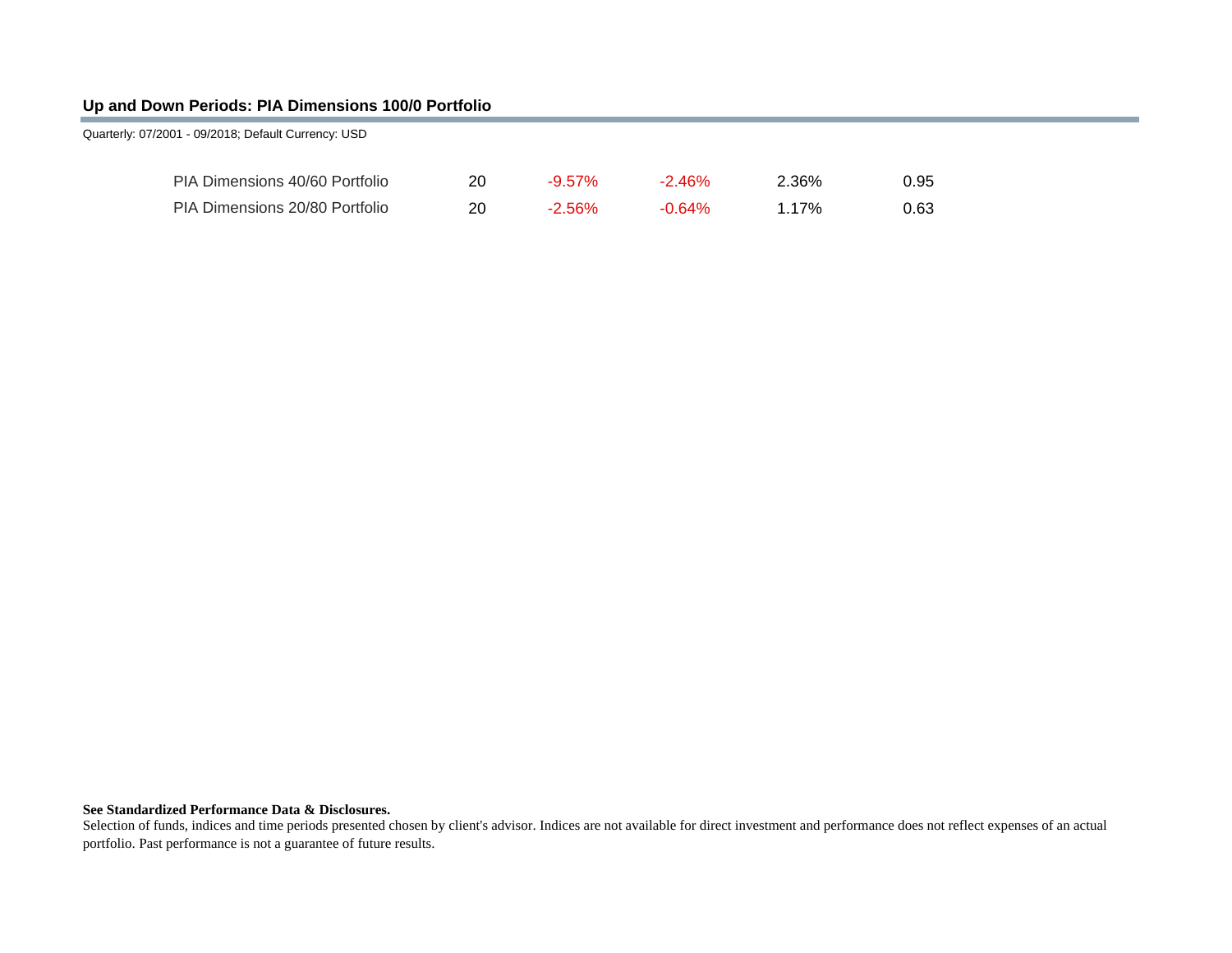# **Best/ Worst Return**

Annual: 10/2001 - 09/2018; Default Currency: USD

| <b>Annualized Average Rolling Return</b> | 1 Year                | 3 Years              | 5 Years              | 10 Years           | 15 Years           | 20 Years |
|------------------------------------------|-----------------------|----------------------|----------------------|--------------------|--------------------|----------|
| <b>PIA Dimensions 100/0 Portfolio</b>    | 10.68%                | 10.16%               | $9.09\%$             | 7.63%              | $9.76\%$           | N/A      |
| Best Return (%)                          | (9/2003)<br>33.08%    | (9/2003)<br>26.93%   | (9/2003)<br>23.16%   | (9/2003)<br>10.54% | (9/2003)<br>10.83% | N/A      |
| Worst Return (%)                         | (9/2008)<br>$-25.30%$ | (9/2008)<br>$-6.38%$ | (9/2007)<br>$-1.68%$ | (9/2008)<br>5.14%  | (9/2002)<br>9.09%  | N/A      |
| <b>PIA Dimensions 80/20 Portfolio</b>    | 9.12%                 | 8.81%                | 8.03%                | 6.98%              | $8.57\%$           | N/A      |
| Best Return (%)                          | (9/2003)<br>26.40%    | (9/2003)<br>21.83%   | (9/2003)<br>19.08%   | (9/2003)<br>9.38%  | (9/2003)<br>9.39%  | N/A      |
| Worst Return (%)                         | (9/2008)<br>$-20.37%$ | (9/2008)<br>$-3.84%$ | (9/2007)<br>$-0.08%$ | (9/2008)<br>4.85%  | (9/2002)<br>8.13%  | N/A      |
| <b>PIA Dimensions 60/40 Portfolio</b>    | $7.53\%$              | $7.37\%$             | 6.85%                | 6.16%              | $7.25\%$           | N/A      |
| Best Return (%)                          | (9/2003)<br>20.19%    | (9/2003)<br>16.83%   | (9/2003)<br>15.01%   | (9/2003)<br>8.06%  | (9/2003)<br>7.83%  | N/A      |
| Worst Return (%)                         | (9/2008)<br>$-15.25%$ | (9/2008)<br>$-1.52%$ | (9/2007)<br>1.27%    | (9/2008)<br>4.40%  | (9/2004)<br>6.89%  | N/A      |
| <b>PIA Dimensions 40/60 Portfolio</b>    | 5.91%                 | 5.83%                | 5.54%                | 5.17%              | 5.78%              | N/A      |
| Best Return (%)                          | (9/2003)<br>14.34%    | (9/2003)<br>11.88%   | (9/2003)<br>10.92%   | (9/2003)<br>6.57%  | (9/2003)<br>6.13%  | N/A      |
| Worst Return (%)                         | (9/2008)<br>$-9.88%$  | (9/2008)<br>0.63%    | (9/2007)<br>2.39%    | (9/2008)<br>3.82%  | (9/2004)<br>5.44%  | N/A      |



## **See Standardized Performance Data & Disclosures.**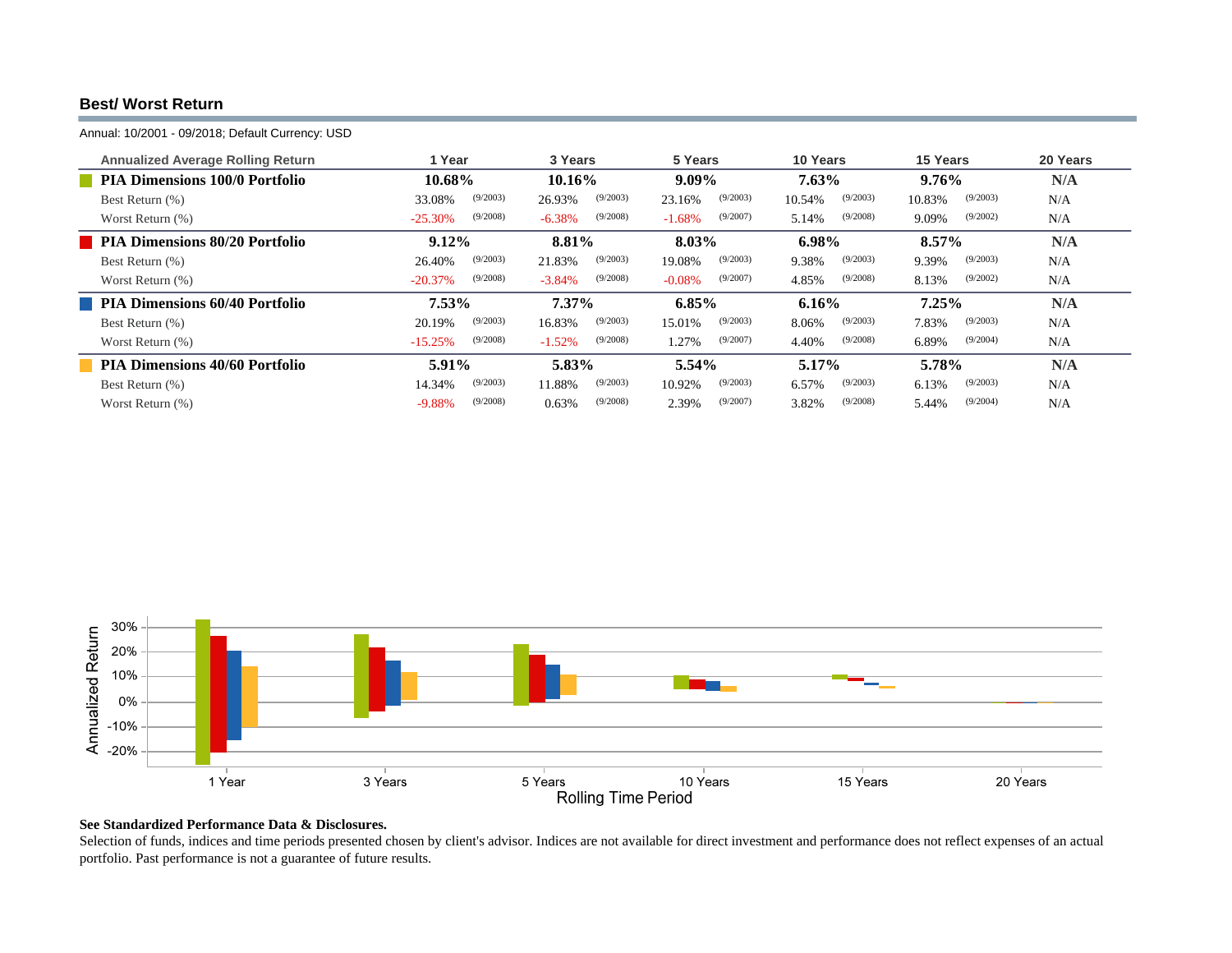# **Best/ Worst Return**

## Annual: 10/2001 - 09/2018; Default Currency: USD

| <b>Annualized Average Rolling Return</b> | Year                 | <u>२</u> Years    | `Years            | 10 Years          | 15 Years          | 20 Years |
|------------------------------------------|----------------------|-------------------|-------------------|-------------------|-------------------|----------|
| <b>PIA Dimensions 20/80 Portfolio</b>    | $4.24\%$             | 4.20%             | 4.10%             | 4.03%             | 4.19%             | N/A      |
| Best Return (%)                          | (9/2003)<br>8.82%    | (9/2003)<br>6.98% | (9/2003)<br>6.82% | (9/2003)<br>4.93% | (9/2002)<br>4.39% | N/A      |
| Worst Return $(\%)$                      | (9/2008)<br>$-4.30%$ | (9/2014)<br>2.50% | (9/2014)<br>2.62% | (9/2008)<br>3.09% | (9/2004)<br>3.85% | N/A      |



### **See Standardized Performance Data & Disclosures.**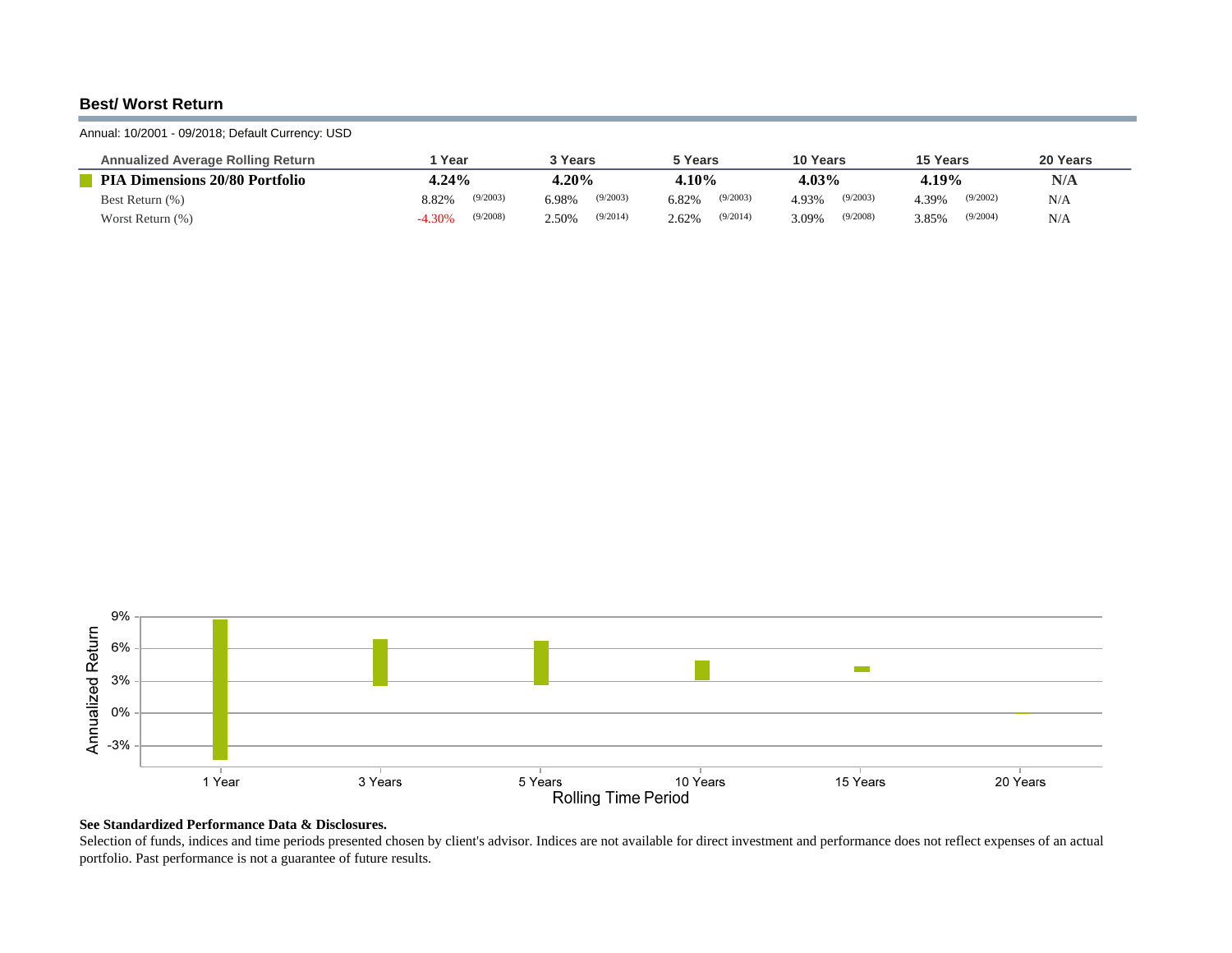

As of September, 30, 2018

Performance data shown represents past performance. Past performance is no guarantee of future results and current performance may be higher or lower than the performance shown. The investment return and principal value of an investment will fluctuate so that an investor's shares, when redeemed, may be worth more or less than their original cost. To obtain performance data current to the most recent month-end access our website at us.dimensional.com. Average annual total returns include reinvestment of dividends and capital gains.

Dimensional Fund Advisors LP is an investment advisor registered with the Securities and Exchange Commission. Consider the investment objectives, risks, and charges and expenses of the Dimensional funds carefully before investing. For this and other information about the Dimensional funds, please read the prospectus carefully before investing. Prospectuses are available by calling Dimensional Fund Advisors collect at (512) 306-7400 or by visiting us.dimensional.com

### Mutual funds distributed by DFA Securities LLC.

Prior to April 1, 2002, the following reimbursement fees may have been charged to purchasers of the respective portfolios; International Small Company Portfolio 0.675%; Continental Small Company Portfolio 1.00%; Japanese Small Company Portfolio 0.50%; Pacific Rim Small Company Portfolio 1.00%; International Small Cap Value Portfolio 0.675%; Emerging Markets Small Cap Portfolio 1.00%; Emerging Markets Value Portfolio 0.50%; Emerging Markets Portfolio 0.50%. Prior to April 1998, the reimbursement fee for the International Small Company Portfolio was 0.70% and the reimbursement fee for the International Small Cap Value Portfolio was 0.70%. Prior to July 1995, the reimbursement fees were as follows: International Small Cap Value Portfolio 1.00%; Continental Small Company Portfolio 1.50%; Japanese Small Company Portfolio 1.00%; Pacific Rim Small Company Portfolio 1.50%; UK Small Company Portfolio 1.50%; Emerging Markets Portfolio 1.50%. Returns for these portfolios are presented net of these reimbursement fees.

All reimbursement fees are based on the net asset value of the shares purchased. The standardized returns presented reflect deduction, where applicable, of the reimbursement fees for the portfolios. Non-standardized performance data reported by Dimensional Fund Advisors LP. does not reflect deduction of the reimbursement fee. If reflected, the fee would reduce the performance quoted.

### Principal Risks

The principal risks of investing in the Dimensional funds may include one or more of the following: market risk, small companies risk, risk of concentrating in the real estate industry, foreign securities and currencies risk, emerging markets risk, banking concentration risk, foreign government debt risk, interest rate risk, risk of investing for inflation protection, credit risk, risk of municipal securities, derivatives risk, securities lending risk call risk, liquidity risk, income risk, value investment risk, investment strategy risk, and/or fund of funds risk. To more fully understand the risks related to an investment in the funds, investors should carefully read each fund's prospectus.

Investments in foreign issuers are subject to certain considerations that are not associated with investments in US public companies. Investments of the International Equity, Emerging Markets Equity and the Global Fixed Income Portfolios will be denominated in foreign currencies. Changes in the relative values of these foreign currencies and the US dollar, therefore, will affect the value of investments in the Portfolios. However, the Global Fixed Income Portfolios may utilize forward currency contracts to attempt to protect against uncertainty in the level of future foreign currency rates (if applicable), to hedge against fluctuations in currency exchange rates or to transfer balances from one currency to another. Foreign securities prices may decline or fluctuate because of: (a) economic or political actions of foreign governments, and/or (b) less regulated or liquid securities markets

### Additionally:

The DFA Real Estate Securities Portfolio, DFA International Real Estate Securities Portfolio, and the DFA Global Real Estate Securities Portfolio (collectively, the "Real Estate Securities Portfolios") are each concentrated in the real estate industry. The exclusive focus by Real Estate Securities Portfolios on the real estate industry will cause the Real Estate Securities Portfolios to be exposed to the general risks of direct real estate ownership. The value of securities in the real estate industry can be affected by changes in real estate values and rental income, property taxes, and tax and regulatory requirements. Also, the value of securities in the real estate industry may decline with changes in interest rates. Investing in REITs and REIT-like entities involves certain unique risks in addition to those risks associated with investing in the real estate industry in general. REITs and REIT-like entities are dependent upon management skill, may not be diversified, and are subject to heavy cash flow dependency and self-liquidation.REITs and REIT-like entities also are subject to the possibility of failing to qualify for tax free pass-through of income. Also, many foreign REIT-like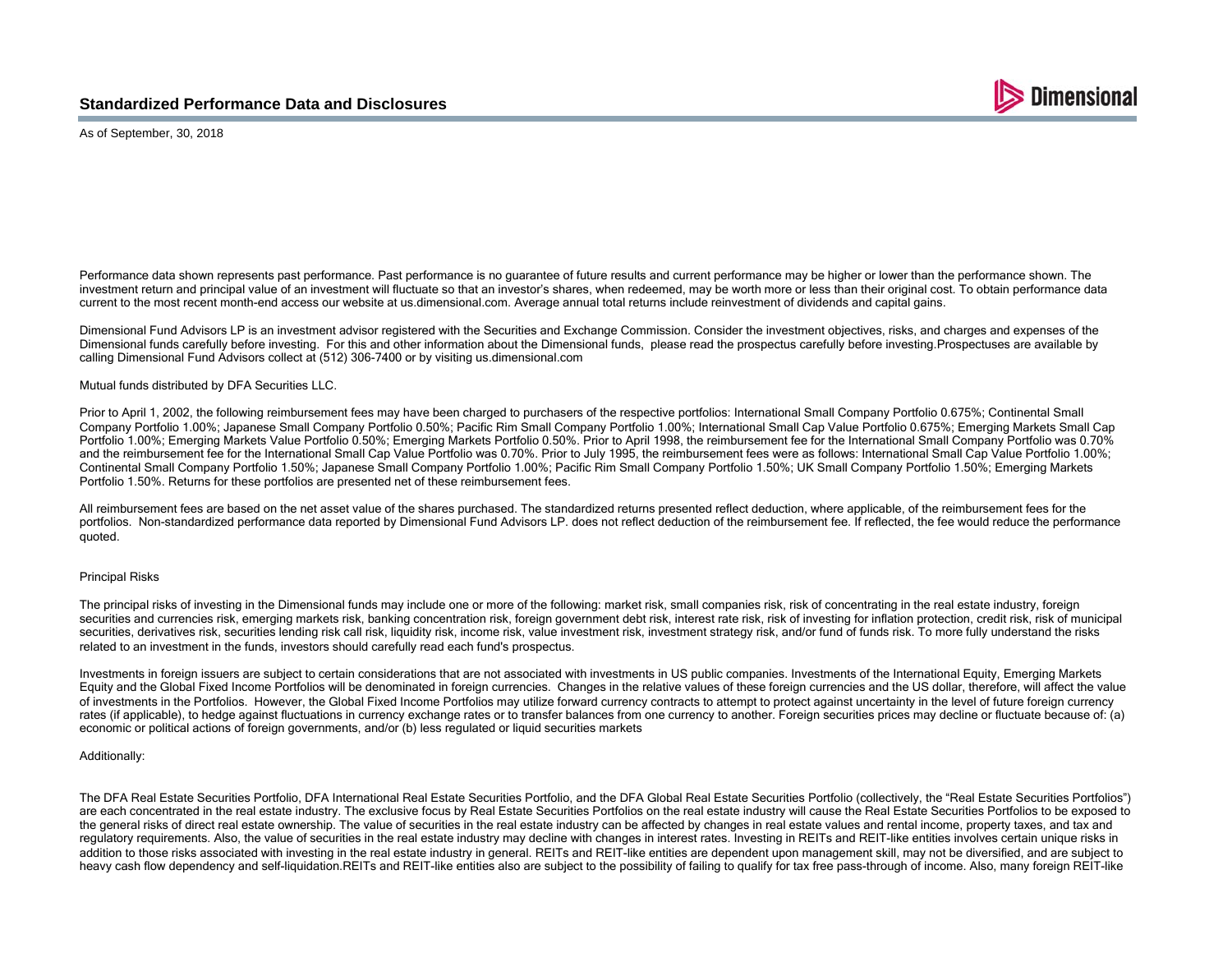# **Standardized Performance Data and Disclosures**

#### As of September, 30, 2018

entities are deemed for tax purposes as passive foreign investment companies (PFICs), which could result in the receipt of taxable dividends to shareholders at an unfavorable tax rate. Also, because REITs and REIT-like entities typically are invested in a limited number of projects or in a particular market segment, these entities are more susceptible to adverse developments affecting a single project or market segment than more broadly diversified investments. The performance of Real Estate Securities Portfolis may be materially different from the broad equity market.

**Dimensional** 

### Fixed Income Portfolios:

The net asset value of a fund that invests in fixed income securities will fluctuate when interest rates rise. An investor can lose principal value investing in a fixed income fund during a rising interest rate environment.

#### Commodity Portfolio:

Commodities investments include increased risks, such as political, economic, and currency instability, and may not be suitable for all investors. The Portfolio may be more volatile than a diversified fund because the Portfolio invests its assets in a smaller number of issuers and commodity sectors. The Portfolio's investment in commodity-linked derivative instruments may subject it to greater volatility than investments in traditional securities, particularly if the instruments involve leverage. There can be no assurance that the Portfolio's use of leverage will be successful.

#### Tax–managed Portfolios:

Tax-managed strategies consider tax implications of investment decisions, which may affect fund holdings when compared to non-tax-managed strategies, and they may perform differently than non-tax-managed strategies.

#### Sustainability and Social Portfolios:

Sustainability and Social portfolios are subject to risks that environmental and social screens, respectively, may limit investment opportunities for the fund.

#### Risk of Banking Concentration

Focus on the banking industry would link the performance of the DFA One-Year Fixed Income and/or the Two-Year Global Fixed Income Portfolios to changes in performance of the banking industry generally. For example, a change in the market's perception of the riskiness of banks compared to non-banks would cause the Portfolio's values to fluctuate.

Inflation Protected Securities Portfolio: Inflation –protected securities are expected to be protected from long-term inflationary trends, short-term increases in inflation may lead to a decline in the Portfolio's value. If interest rates rise due to reasons other than inflation, the Portfolio's investment in these securities may not be protected to the extent that the increase is not reflected in the securities' inflation measures. The Portfolio may also suffer a loss during periods of sustained deflation.

Short Term Muni Bond Portfolio: Municipal Bonds may be subject to income risk, which is the risk that falling interest rates will cause the Portfolio's income to decline, and interest rate risk, which is the risk that bond prices overall will decline over short or even long periods because of rising interest rates. The Portfolio may also be affected by: call risk, which is the risk that during periods of falling interest rates, a bond issuer will call or repay a higher-yielding bond before its maturity date; credit risk, which is the risk that a bond issuer will fail to pay interest and principal in a timely manner; and tax liability risk, which is the risk of noncompliant conduct by a bond issuer, resulting in distributions by the Portfolio being taxable to share-holders as ordinary income. Finally, there is legislative or regulatory risk, which is the risk that new federal or state legislation may adversely affect the tax-exempt status of securities held by the Portfolio, or that there could be an adverse interpretation by the Internal Revenue Service or by state tax authorities.

## Global Equity, Global 60/40, Global 25/75 Portfolios:

#### Fund of Funds Risk

The investment performance of each Portfolio is affected by the investment performance of the Underlying Funds in which the Portfolio invests. The ability of a Portfolio to achieve its investment objective depends on the ability of the Underlying Funds to meet their investment objectives and on the Advisor's decisions regarding the allocation of the Portfolio's assets among the Underlying Funds. There can be no assurance that the investment objective of any Portfolio or Underlying Fund will be achieved. Through their investments in the Underlying Funds, the Portfolios are subject to the risks of the Underlying Funds investments. The risks of the Underlying Funds may include Market Risk, Small Company Risk, Risks of Concentrating in the Real Estate Industry, Emerging Markets Risk, Interest Rate Risk, Credit Risk, and Risks of Banking Concentration.

### Definitions of Statistical Terms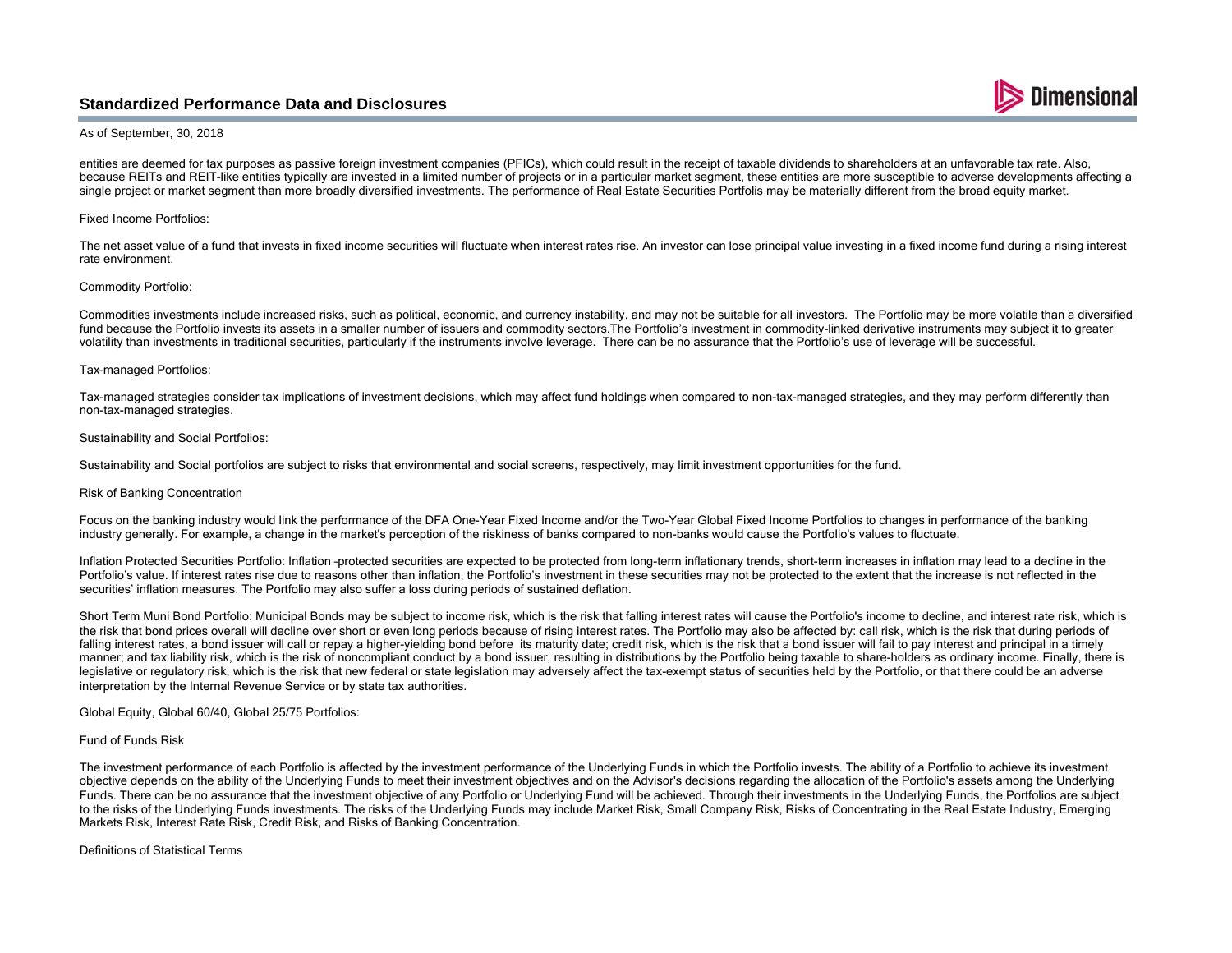# **Standardized Performance Data and Disclosures**



As of September, 30, 2018

Average Returns (arithmetic mean) is a measure of the "middle performance" of the fund, computed by adding up all the returns and dividing by the number of periods.

Standard Deviation measures how different the actual fund returns are from its average performance (see above). The closer the actual returns are to the average, the smaller the standard deviation. Standard deviation is a measure of volatility, generally associated with the risk of investments.

Correlation measures the degree to which the performance of two funds moves in tandem, and the direction of their association (one goes up, the other goes up as well – positive correlation). Correlation plays an important part in diversification.

Auto-correlation is a specific application of correlation (see above). In this case, the comparison is not between two different funds, but rather returns of the same fund between different periods. For example, an auto-correlation of two periods would show the correlation in returns two periods apart (March-January, April-February, May-March, etc).

Covariance measures the trend of common movement in returns between two funds. A positive covariance shows the fund's returns moving in the same direction, whereas a negative covariance shows the funds moving in opposite direction (when one goes up, the other one goes down). Covariance plays a role in determining portfolio volatility.

Regression analysis examines the statistical connection between a variable of interest and one or more factors used to explain its variation. For example, if the variable of interest is student test scores, regression could be used to show the connection to factors such as time spent studying or IQ.

R-squared is used in regression analysis to determine to what degree the variation in the changing series of interest is explained by the factors used to explain it. R-squared ranges from 0 (no explanatory power), to 1 (virtually all variation is explained by the analysis). In the example above, if test scores is the variable of interest, while IQ and study time are the factors used to explain it, then an R-squared of .9 would indicate that 90% of the variation in test scores can be explained by these two factors.

Standard Error is a measure of precision when calculating various statistical terms. Generally, the higher the standard error, the lower the statistical strength of that estimation.

T-statistic examines the statistical precision of various estimations by comparing the value of the calculation to the standard error (see above). Generally, a t-stat value of 2 or higher shows enough statistical precision to have confidence in the estimate being different from zero.

Turnover is a measure of the fund's trading activity, and loosely represents the portion of a fund's holdings that have changed over a year. A lower turnover ratio indicates a more passive strategy.

Tracking Error shows how different are each period's returns of a given fund from the returns of a reference "benchmark" (generally commercial indexes). For example, if fund A's returns in two subsequent periods are 10% and 20%, while the benchmark's returns are 5% and 25% for the same periods, the average is the same (15%), but there is tracking error since there was a difference in period by period returns (period 1: 10% versus 5%, period 2: 20% versus 25%).

Alpha measures the difference between the fund's average performance and what would be expected based its compensating risk level, such as beta (see below). For example, if the fund's average return was 10%, but the expectation based on its beta was 9%, then the alpha would show as 1%.

Beta measures the degree to which the returns of a fund change with the market movements. Generally, the higher the scale of fund movements (up or down) relative to the market, the greater the beta. This is considered to be compensating risk for investors, i.e. the more risk (higher beta), the higher the investors' expected returns versus the market.

Three Factor Model explains the source of performance variation among investment portfolios, and it is an extension of previous Nobel Prize winning work. The model specifies that differences in portfolio returns can be attributed to (1) stocks/fixed income mix – riskier stocks have a higher potential return, (2) market capitalization of portfolio – smaller capitalization stocks are riskier and therefore have higher expected returns, and (3) market price relative to accounting measures of the firm, such as book value – stocks with higher book value to market ratios are riskier and have higher expected returns. This model was first published in major academic journals but has gained wide spread acceptance among investment professionals.

SMB stands for Small Minus Big, and shows the difference in performance between the returns of small cap stocks and large cap stocks, and it is one of the factors used in the model described above. When used in regression analysis its computed coefficient (s) illustrates to what degree the portfolio captures the returns of small cap or large cap stocks.

HML stands for High Book-to-Market(BtM) Minus Low Book-to-Market (BtM), and shows the difference in performance between the stocks with high BtM ratios (value stocks) and stocks with low BtM ratios (growth stocks), and it is one of the factors used in the model described above. When used in regression analysis its computed coefficient (h) illustrates to what degree the portfolio captures the returns value or growth stocks.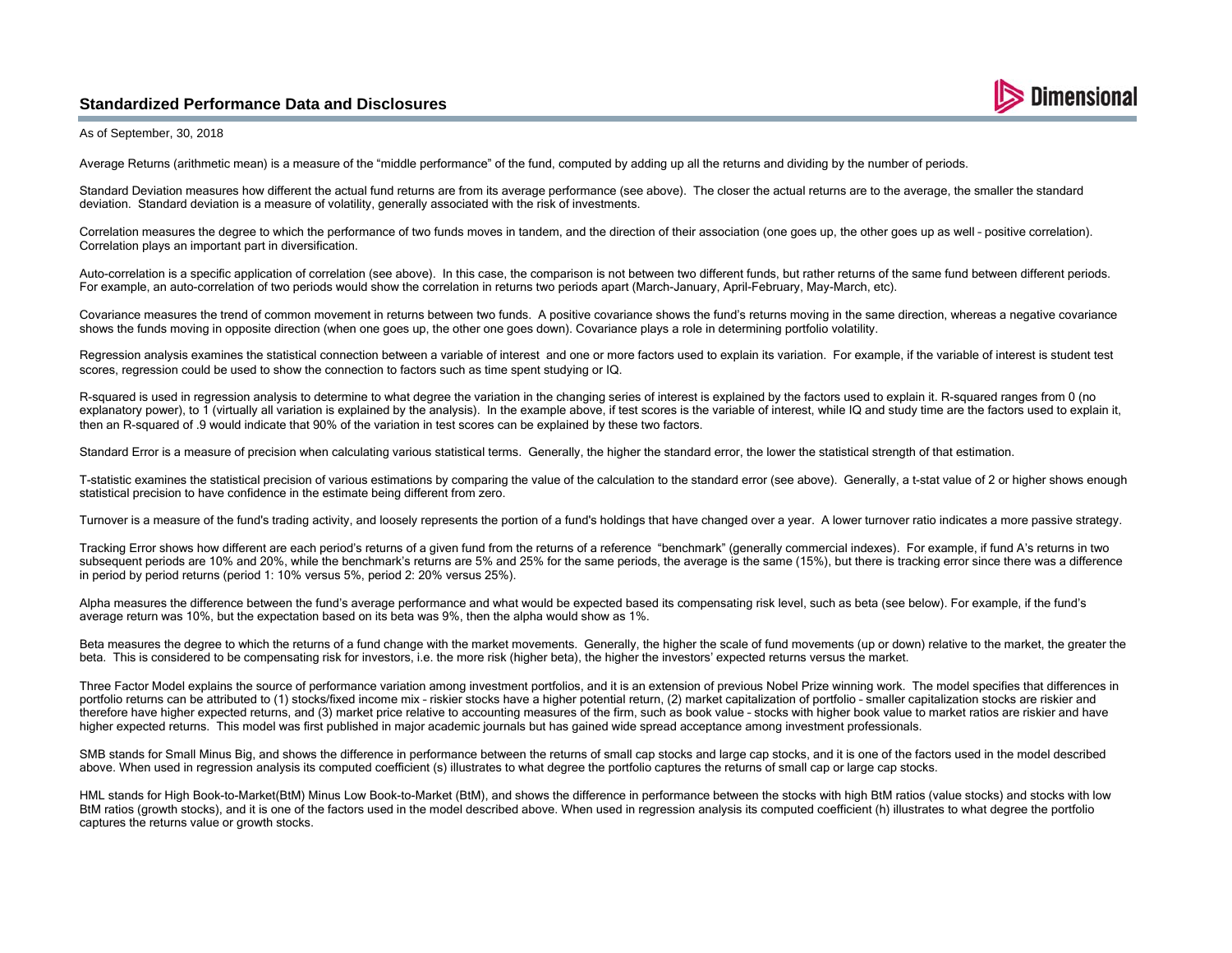All Dimensional portfolio returns are net of all fees unless otherwise indicated. All Dimensional trust returns are net of administrative fees only unless otherwise indicated. Prior to April 2002, certain international equity portfolios charged a reimbursement fee to the purchasers of shares of those portfolios

| PIA Dimensions 100/0 Portfolio | 05, 1998-09, 2018 | PIA Dimensions 100/0 Portfolio From 05/1998 To 12/2017.<br>Constructed under USD<br>Period 1:<br>From 05/1998 (Earliest) To 06/2008<br>Rebalance: Per 12 Months<br>DFA US Small Cap Value Portfolio Class I: 10%<br>DFA Emerging Markets Value Portfolio Class I: 3%<br>DFA US Large Company Portfolio Class I (expired): 20%<br>DFA Emerging Markets Portfolio Class I: 4%<br>DFA International Value Portfolio Class I: 15%<br>DFA Emerging Markets Small Cap Portfolio Class I: 3%<br>DFA Real Estate Securities Portfolio Class I: 5%<br>DFA International Small Cap Value Portfolio Class I: 5%<br>DFA US Large Cap Value Portfolio Class I: 20%<br>DFA US Small Cap Portfolio Class I: 10%<br>DFA International Small Company Portfolio Class I: 5%<br>* Period adjustment:<br>Adjustments:<br>Basis Points: -12, Quarterly<br>Period 2:<br>From 07/2008 To 12/2017 (Latest)<br>Rebalance: Per 12 Months<br>DFA International Core Equity Portfolio Class I: 25%<br>DFA Emerging Markets Core Equity Portfolio Class I: 10%<br>DFA Global Real Estate Securities Portfolio: 5%<br>DFA US Core Equity 2 Portfolio Class I: 60%<br>* Period adjustment:<br>Adjustments:<br>Basis Points: -12, Quarterly<br>Currency: USD |  |
|--------------------------------|-------------------|------------------------------------------------------------------------------------------------------------------------------------------------------------------------------------------------------------------------------------------------------------------------------------------------------------------------------------------------------------------------------------------------------------------------------------------------------------------------------------------------------------------------------------------------------------------------------------------------------------------------------------------------------------------------------------------------------------------------------------------------------------------------------------------------------------------------------------------------------------------------------------------------------------------------------------------------------------------------------------------------------------------------------------------------------------------------------------------------------------------------------------------------------------------------------------------------------------------------------|--|
|--------------------------------|-------------------|------------------------------------------------------------------------------------------------------------------------------------------------------------------------------------------------------------------------------------------------------------------------------------------------------------------------------------------------------------------------------------------------------------------------------------------------------------------------------------------------------------------------------------------------------------------------------------------------------------------------------------------------------------------------------------------------------------------------------------------------------------------------------------------------------------------------------------------------------------------------------------------------------------------------------------------------------------------------------------------------------------------------------------------------------------------------------------------------------------------------------------------------------------------------------------------------------------------------------|--|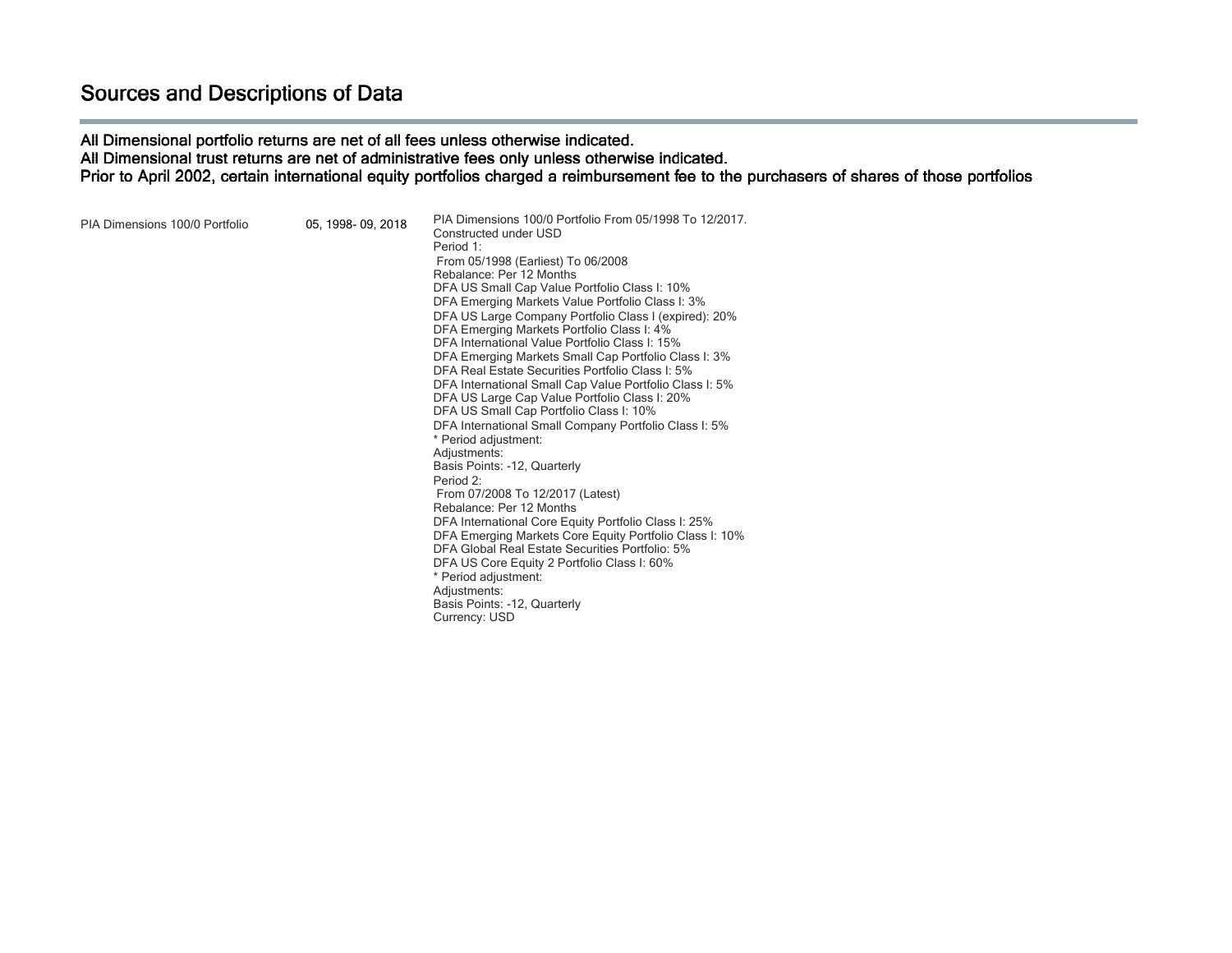| PIA Dimensions 80/20 Portfolio | 05, 1998-09, 2018 | PIA Dimensions 80/20 Portfolio From 05/1998 To 12/2017.<br>Constructed under USD<br>Period 1:<br>From 05/1998 (Earliest) To 06/2008<br>Rebalance: Per 12 Months<br>DFA US Small Cap Value Portfolio Class I: 8%<br>DFA Emerging Markets Value Portfolio Class I: 2.5%<br>DFA US Large Company Portfolio Class I (expired): 16%<br>DFA Emerging Markets Portfolio Class I: 3%<br>DFA International Value Portfolio Class I: 12%<br>DFA Emerging Markets Small Cap Portfolio Class I: 2.5%<br>DFA Real Estate Securities Portfolio Class I: 4%<br>DFA Five-Year Global Fixed Income Portfolio Class I: 15%<br>DFA International Small Cap Value Portfolio Class I: 4%<br>DFA US Large Cap Value Portfolio Class I: 16%<br>DFA US Small Cap Portfolio Class I: 8%<br>DFA One-Year Fixed Income Portfolio Class I: 5%<br>DFA International Small Company Portfolio Class I: 4%<br>* Period adjustment:<br>Adjustments:<br>Basis Points: -12, Quarterly<br>Period 2:<br>From 07/2008 To 12/2017 (Latest)<br>Rebalance: Per 12 Months<br>DFA International Core Equity Portfolio Class I: 20%<br>DFA Emerging Markets Core Equity Portfolio Class I: 8%<br>DFA One-Year Fixed Income Portfolio Class I: 5%<br>DFA Global Real Estate Securities Portfolio: 4%<br>DFA Five-Year Global Fixed Income Portfolio Class I: 15%<br>DFA US Core Equity 2 Portfolio Class I: 48%<br>* Period adjustment:<br>Adjustments:<br>Basis Points: -12, Quarterly<br>Currency: USD |  |
|--------------------------------|-------------------|-------------------------------------------------------------------------------------------------------------------------------------------------------------------------------------------------------------------------------------------------------------------------------------------------------------------------------------------------------------------------------------------------------------------------------------------------------------------------------------------------------------------------------------------------------------------------------------------------------------------------------------------------------------------------------------------------------------------------------------------------------------------------------------------------------------------------------------------------------------------------------------------------------------------------------------------------------------------------------------------------------------------------------------------------------------------------------------------------------------------------------------------------------------------------------------------------------------------------------------------------------------------------------------------------------------------------------------------------------------------------------------------------------------------------------------------------------------|--|
|--------------------------------|-------------------|-------------------------------------------------------------------------------------------------------------------------------------------------------------------------------------------------------------------------------------------------------------------------------------------------------------------------------------------------------------------------------------------------------------------------------------------------------------------------------------------------------------------------------------------------------------------------------------------------------------------------------------------------------------------------------------------------------------------------------------------------------------------------------------------------------------------------------------------------------------------------------------------------------------------------------------------------------------------------------------------------------------------------------------------------------------------------------------------------------------------------------------------------------------------------------------------------------------------------------------------------------------------------------------------------------------------------------------------------------------------------------------------------------------------------------------------------------------|--|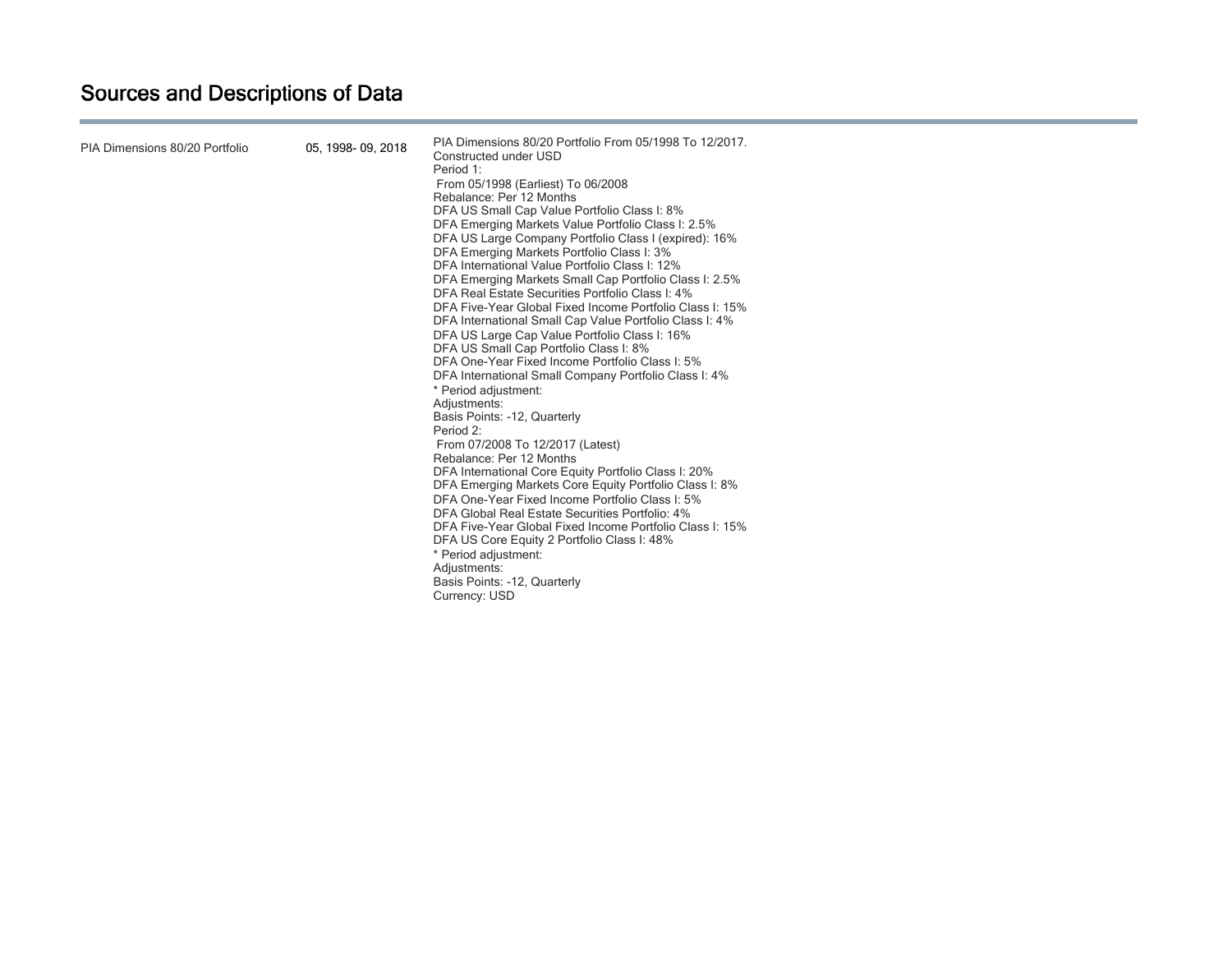| PIA Dimensions 60/40 Portfolio | 05, 1998-09, 2018 | PIA Dimensions 60/40 Portfolio From 05/1998 To 12/2017.<br>Constructed under USD<br>Period 1:<br>From 05/1998 (Earliest) To 06/2008<br>Rebalance: Per 12 Months<br>DFA US Small Cap Value Portfolio Class I: 6%<br>DFA Emerging Markets Value Portfolio Class I: 2%<br>DFA US Large Company Portfolio Class I (expired): 12%<br>DFA Emerging Markets Portfolio Class I: 2%<br>DFA International Value Portfolio Class I: 9%<br>DFA Emerging Markets Small Cap Portfolio Class I: 2%<br>DFA Real Estate Securities Portfolio Class I: 3%<br>DFA Five-Year Global Fixed Income Portfolio Class I: 30%<br>DFA International Small Cap Value Portfolio Class I: 3%<br>DFA US Large Cap Value Portfolio Class I: 12%<br>DFA US Small Cap Portfolio Class I: 6%<br>DFA One-Year Fixed Income Portfolio Class I: 10%<br>DFA International Small Company Portfolio Class I: 3%<br>* Period adjustment:<br>Adjustments:<br>Basis Points: -12, Quarterly<br>Period 2:<br>From 07/2008 To 12/2017 (Latest)<br>Rebalance: Per 12 Months<br>DFA International Core Equity Portfolio Class I: 15%<br>DFA Emerging Markets Core Equity Portfolio Class I: 6%<br>DFA One-Year Fixed Income Portfolio Class I: 10%<br>DFA Global Real Estate Securities Portfolio: 3%<br>DFA Five-Year Global Fixed Income Portfolio Class I: 30%<br>DFA US Core Equity 2 Portfolio Class I: 36%<br>* Period adjustment:<br>Adjustments:<br>Basis Points: -12, Quarterly<br>Currency: USD |  |
|--------------------------------|-------------------|----------------------------------------------------------------------------------------------------------------------------------------------------------------------------------------------------------------------------------------------------------------------------------------------------------------------------------------------------------------------------------------------------------------------------------------------------------------------------------------------------------------------------------------------------------------------------------------------------------------------------------------------------------------------------------------------------------------------------------------------------------------------------------------------------------------------------------------------------------------------------------------------------------------------------------------------------------------------------------------------------------------------------------------------------------------------------------------------------------------------------------------------------------------------------------------------------------------------------------------------------------------------------------------------------------------------------------------------------------------------------------------------------------------------------------------------------------|--|
|--------------------------------|-------------------|----------------------------------------------------------------------------------------------------------------------------------------------------------------------------------------------------------------------------------------------------------------------------------------------------------------------------------------------------------------------------------------------------------------------------------------------------------------------------------------------------------------------------------------------------------------------------------------------------------------------------------------------------------------------------------------------------------------------------------------------------------------------------------------------------------------------------------------------------------------------------------------------------------------------------------------------------------------------------------------------------------------------------------------------------------------------------------------------------------------------------------------------------------------------------------------------------------------------------------------------------------------------------------------------------------------------------------------------------------------------------------------------------------------------------------------------------------|--|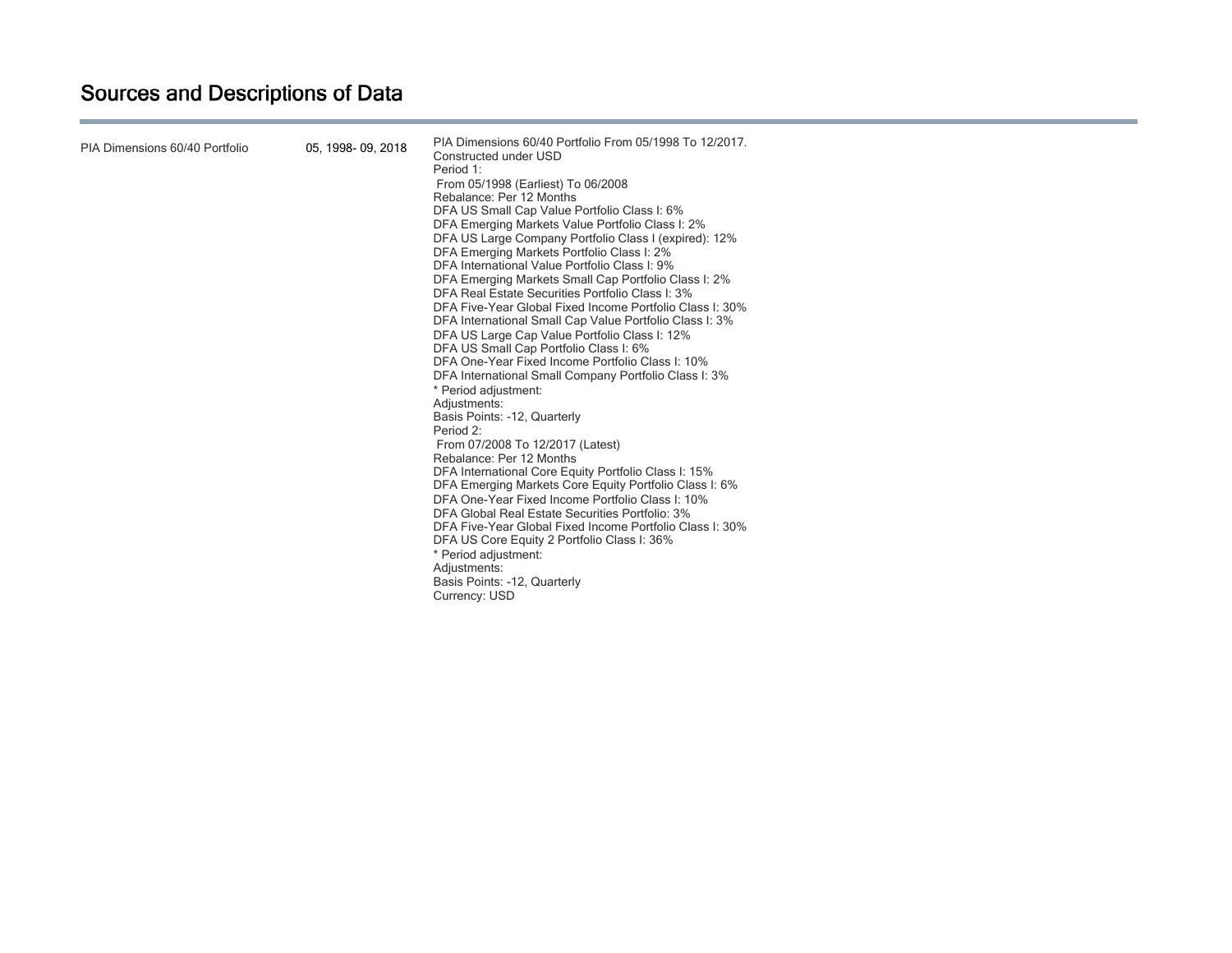| PIA Dimensions 40/60 Portfolio | 05, 1998-09, 2018 | PIA Dimensions 40/60 Portfolio From 05/1998 To 12/2017.<br>Constructed under USD<br>Period 1:<br>From 05/1998 (Earliest) To 06/2008<br>Rebalance: Per 12 Months<br>DFA US Small Cap Value Portfolio Class I: 4%<br>DFA Emerging Markets Value Portfolio Class I: 1.25%<br>DFA US Large Company Portfolio Class I (expired): 8%<br>DFA Emerging Markets Portfolio Class I: 1.5%<br>DFA International Value Portfolio Class I: 6%<br>DFA Emerging Markets Small Cap Portfolio Class I: 1.25%<br>DFA Real Estate Securities Portfolio Class I: 2%<br>DFA Five-Year Global Fixed Income Portfolio Class I: 45%<br>DFA International Small Cap Value Portfolio Class I: 2%<br>DFA US Large Cap Value Portfolio Class I: 8%<br>DFA US Small Cap Portfolio Class I: 4%<br>DFA One-Year Fixed Income Portfolio Class I: 15%<br>DFA International Small Company Portfolio Class I: 2%<br>* Period adjustment:<br>Adjustments:<br>Basis Points: -12, Quarterly<br>Period 2:<br>From 07/2008 To 12/2017 (Latest)<br>Rebalance: Per 12 Months<br>DFA International Core Equity Portfolio Class I: 10%<br>DFA Emerging Markets Core Equity Portfolio Class I: 4%<br>DFA One-Year Fixed Income Portfolio Class I: 15%<br>DFA Global Real Estate Securities Portfolio: 2%<br>DFA Five-Year Global Fixed Income Portfolio Class I: 45%<br>DFA US Core Equity 2 Portfolio Class I: 24%<br>* Period adjustment:<br>Adjustments:<br>Basis Points: -12, Quarterly<br>Currency: USD |  |
|--------------------------------|-------------------|----------------------------------------------------------------------------------------------------------------------------------------------------------------------------------------------------------------------------------------------------------------------------------------------------------------------------------------------------------------------------------------------------------------------------------------------------------------------------------------------------------------------------------------------------------------------------------------------------------------------------------------------------------------------------------------------------------------------------------------------------------------------------------------------------------------------------------------------------------------------------------------------------------------------------------------------------------------------------------------------------------------------------------------------------------------------------------------------------------------------------------------------------------------------------------------------------------------------------------------------------------------------------------------------------------------------------------------------------------------------------------------------------------------------------------------------------------------|--|
|--------------------------------|-------------------|----------------------------------------------------------------------------------------------------------------------------------------------------------------------------------------------------------------------------------------------------------------------------------------------------------------------------------------------------------------------------------------------------------------------------------------------------------------------------------------------------------------------------------------------------------------------------------------------------------------------------------------------------------------------------------------------------------------------------------------------------------------------------------------------------------------------------------------------------------------------------------------------------------------------------------------------------------------------------------------------------------------------------------------------------------------------------------------------------------------------------------------------------------------------------------------------------------------------------------------------------------------------------------------------------------------------------------------------------------------------------------------------------------------------------------------------------------------|--|